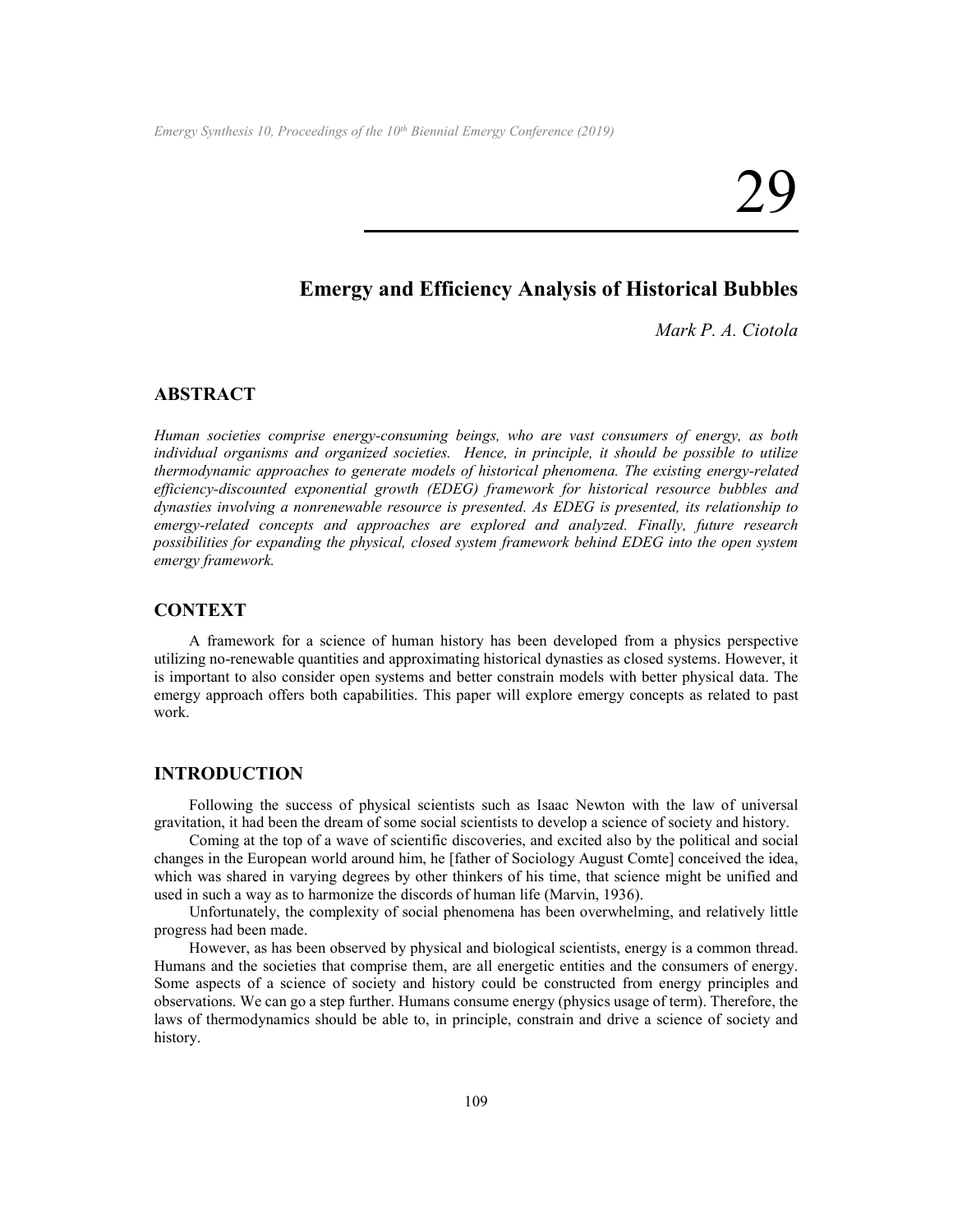This paper provides a framework for analyzing history by utilizing thermodynamics. It first applies this framework to social-economic structures involving physical resources such as gold and then to macro-historical structures such as dynasties. The physical and biological sciences can go deeper than mere, empirical computations by using characterizations and principles that allow for a unified framework of analysis. While work has already been conducted using physics terminology, this paper shall explore the application of emergy concepts to that past work.

Emergy is the availability of energy of one kind that is used up in transformations directly and indirectly to make a product or service. The unit of emergy is the emjoule, a unit referring to the available energy of one kind consumed in transformations. (Odum, Brown, Brandt-Williams, 2000).

The approaches have similarities, yet differ. The earlier, physical *entropic* approach has focused upon the consumption of nonrenewable quantities, while the *emergy* approach focuses on flows (albeit with stocks). The *entropic* approach attempts to characterize forces and tendencies, while the emergy approach focuses on energy concentration and usage. Physicists live in a universe of closed systems whereas the ecologists who formulated the emergy approach live in a universe of open systems. (These are the author's own interpretations.)

There are approximately 5000 years of recorded human history and long-term trends such as the overall exponential increase in human population and advances in technology. However, temporary deviations from trends are even more interesting. These deviations might be the product of regularly occurring tendencies, processes and structures. We see such processes and structures repeatedly arising in world history. Dynasties and empires come and go. Rise-and-fall patterns are also seen in economics and business. All of these patterns involve the build-up, release and flow of energy. Hence, in principle, the emergy involved in these processes should be determinable.

#### **Conceptual Framework**

A useful analogy is of water flowing down a river. Storm systems raise water up on to mountains, creating a potential. Gravity pulls the water down from mountain to sea. Sometimes the flow of water gets blocked from logjams and other causes. Complex river channels and other means emerge to breakup or overcome the barriers, and the force is relieved, restoring the system to a form of equilibrium.

An even more important flow is that of sunlight to the Earth's surface, and eventually back into space as radiated thermal energy. Although some light simply gets reflected back into space. Must of the remainder of that solar energy goes through complicated processes in which the quality of that energy degrades.

It has been observed that entropic potential results in the emergence of complex dissipative structures (Annila and Salthe 2010, Ciotola, 2001, Spier, 2009). Where a thermodynamic potential exists, there is substantial evidence that systems tend to configure themselves to maximize their rate of entropy increase. This tendency results in the emergence of structures that consume and dissipate entropic potentials. Atmospheric convection columns allow faster removal of thermal energy from the hot surface of the Earth into the coldness of space. Tornados and hurricanes are even more complex, faster mechanisms. The emergy approach explains such phenomena through the maximum power principle (Center for Environmental Policy, Energy, Exergy and Thermodynamics, 2018).

The further a system is removed from equilibrium, the more likely it is for complexity to form into mechanisms to consume potential (Prigogine, 1967). For example, convective energy transport structures (cells of hot plasma) form in stars as their temperature gradient becomes steeper (Carroll and Dale Ostlie, 2007).

If a complex structure can perform work, we can call it an *engine*. Steam engines in electric power plants are a type of engine called a *heat engine*. A heat engine *consumes* thermal potential. It *produces* work that can be used to operate machine tools, pump water or generate electricity. Such work can be called production. Only a portion of a *flow* of thermal energy can be used to generate work. This proportion is the engine's *efficiency*, which is the percentage of consumption is transformed into production. Hence, a heat engine also produces waste heat and entropy.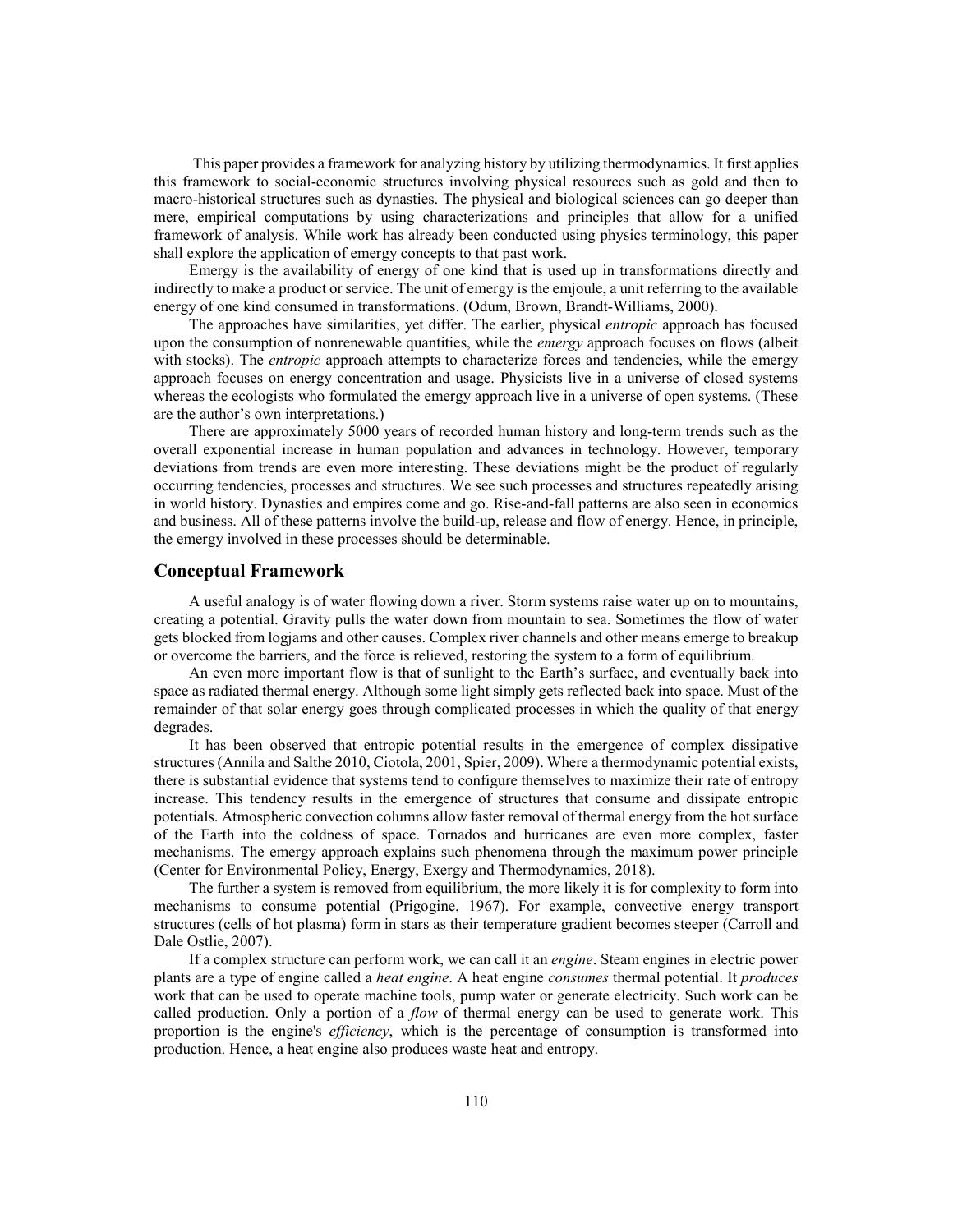From an emergy perspective, efficiency is typically a comparison of the amount of solar energy equivalent (abbreviated sej) utilized to product a good via a particular process Some processes require more energy than others to produce the same amount of a product, such as in units of solar energy equivalent (sej)/unit of product. "For example, sunlight, fuel, electricity, and human service can be put on a common basis by expressing them all in the emjoules of solar energy that is required for each. In this case the value is a unit of solar emergy expressed in solar emjoules." When that product is itself energy, then the units can be expressed as solar energy equivalent /Joule (sej/J) (Odum, Brown, Brandt-Williams, 2000).

A heat engine itself might not result in faster consumption of potential than a simple conductor. Yet what if the work from a heat engine is used to build additional heat engines? The result can be an exponential increase in the quantity (population) of heat engines. If each reproducing heat engine consumes potential, then there will be an exponential increase in the consumption of potential. Therefore, the emergence of reproducing heat engines is favored by the laws of thermodynamics.

The concept of an engine can be generalized to any mechanism that consumes potential and produces work. Bacteria consume high level energy and produce more bacteria, so they fit within this paradigm. Most living organisms do. Intelligent creatures can figure out additional means to consume thermodynamic potential, so intelligence is favored. The great organizations and technological developments of human civilization can consume potential even faster, through agriculture, trade, vast irrigation works, large coal mines, deep oil drilling and even the release of nuclear energy.

### **Limits and Decreasing Efficiency**

There will always be factors that limit the growth in a system. A regime that experiences exponential growth will eventually begin to experience such limiting factors. Work on system dynamics such as the Club of Rome's *Limits to Growth* (Meadows, Meadows, Randers and Behrens, 1972) involves attempts to better understand these limiting factors. Such factors restrain growth and sometimes stop it altogether. Limiting factors usually exist due to a shortage of some essential resource or an excess of some "negative" resource. Turning to biology, an examination of reproducing cells shows that the chief limiting factors are typically a nutrient limitation or an accumulation of a toxic metabolite (Butler, 1996).

If there is a nonrenewable, built-up potential, such as oil, coal or gold, then generally, the intrinsic efficiency at which each additional unit of consumption is transformed into production decreases. This is expected: we go for the low hanging fruit first, then the slightly higher fruit, and only go for the hardto-reach fruit at the top of the tree last. There are two chief types of efficiency: intrinsic efficiency and overall efficiency. Intrinsic efficiency is limited by the Second Law of Thermodynamics prohibition on entropy decreasing in an isolated system. Overall efficiency cannot exceed intrinsic efficiency, but it can be much lower. Technical improvements and economies of scale can help improve overall efficiency.

Overall efficiency functions can be in several forms, depending on the circumstances involved. For example, for a nonrenewable resource, the efficiency function may decay linearly or exponentially. There are ways of determining the overall efficiency function from actual data or known constraints.

# **APPLICATIONS, RESULTS AND ANALYSIS**

#### **The Rise and Fall of a Bubble**

We have seen how the emergence of reproducing dissipative structures can lead to exponential growth. We have also seen how intrinsic efficiency decreases as a nonrenewable resource is consumed. Hence, we now have the conceptual means to understand the lifecycle of a bubble. To be clear, from this point further, a *bubble* will refer to *a rise-then-fall progression due to the emergence of reproducing, dissipative structures operating upon a limited, nonrenewable resource*.

1. A thermodynamic potential accumulates. In emergy analysis, this would be called a stock. For a stock to be a potential, relevant consumers or sinks must exist.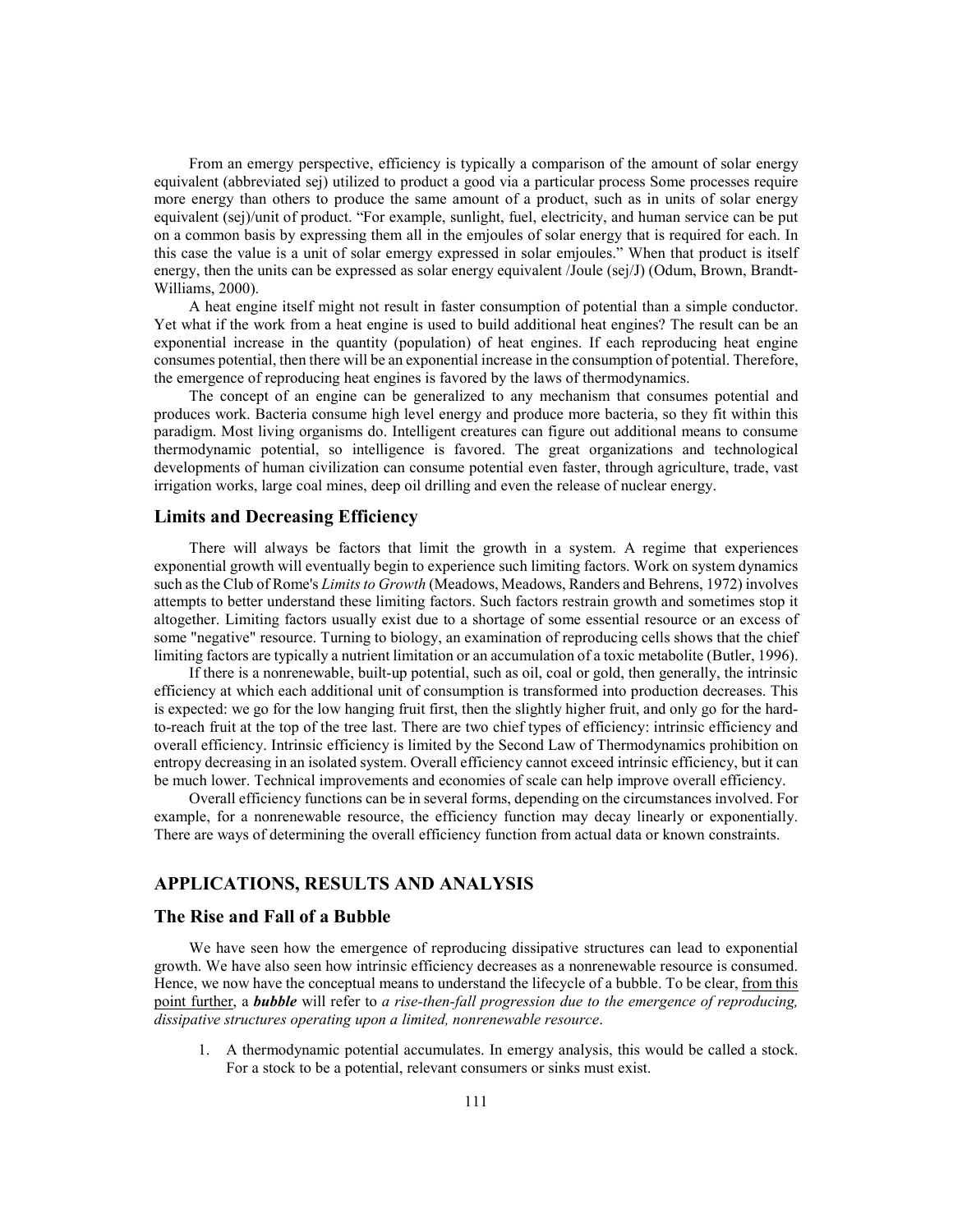- 2. A reproducing, dissipative mechanism has emerged to consume the potential. In emergy analysis, this role could be fulfilled by a combination of producers and consumers.
- 3. The mechanism reproduces exponentially. Consumption increases exponentially.
- 4. Growth continues, but intrinsic efficiency decreases. In emergy analysis, growth is often represented by increased population(s) in a system.
- 5. Eventually either all the potential gets consumed, or the efficiency of exploiting it falls below the ability of the mechanism to maintain itself.
- 6. The progression of the bubble ends.

Since exponential growth is involved, but the transformation of consumption into production must be discounted by efficiency, this approach to bubble modeling is called *efficiency-discounted exponential growth (EDEG)*.

### **Application to Natural Resources**

A bubble can involve physical or social resources. However, it is easier to begin analyzing physical resource bubbles, since there is often more available data and the examples are fairly straightforward. It is instructive to apply this bubble paradigm to a case involving natural resources such as the mining of precious metals (a stock). Mining is both a physical and social activity. Deposits of a commerciallydemanded substance represent an economic potential (which is ultimately a thermodynamic potential). Mined substances are typically nonrenewable. If you extract a ton of that material, another ton does not form in the ground. Such substances took millions or even billions of years to form and accumulate. Therefore, there is only so much to extract: the mining bubble must eventually end. In other words:

past consumption + future consumption = constant

at any point of time. Further, since the resource is nonrenewable, the intrinsic efficiency of extracting the potential will tend to decrease over time (according the hypothesis above).

#### **San Juan Mountain Area Mining Region**

To apply bubble analysis of a mining region, it is best if the region considered is sufficiently large to initially support many actors, such as mining enterprises. Then in early stages, but after things get started, no individual mine can determine the fate of the entire region. For example, poor management at one mine is offset by effective management at another. The region should be sufficiently isolated so as not to be too influenced by external factors, but there must nevertheless be an internal or external demand for the substance.

The San Juan mountain area (known as the "San Juans") in southwest Colorado is such a region and is a suitable physical and social example of a bubble, including the mining society that developed in the region. The San Juans region of Colorado produced gold and silver (Henderson, 1926) from hundreds of mines, around which towns and communities eventually developed.

The San Juans were ruled by Spain until 1848, and then by the United States. Spanish gold mining of placer deposits took place between about 1765-1776. Some U.S. mining took place in 1860, but it was interrupted by U.S. Civil War. At this point, "only the smaller deposits of high-grade ore could be mined profitably." Mining slowly started again in 1869. There were 200 miners (producers) by 1870. An Indian Treaty was negotiated in 1873, which removed a major obstacle to an increase of mining (Smith, 1982 Twitty , 2010).

In 1881, a railroad service was established, resulting in a "decline in ore shipping rates." The regions heydays were between about 1889 and 1900. As the region matured, there was a major consolidation of mining operations as well as significant infrastructure improvements such as rail lines.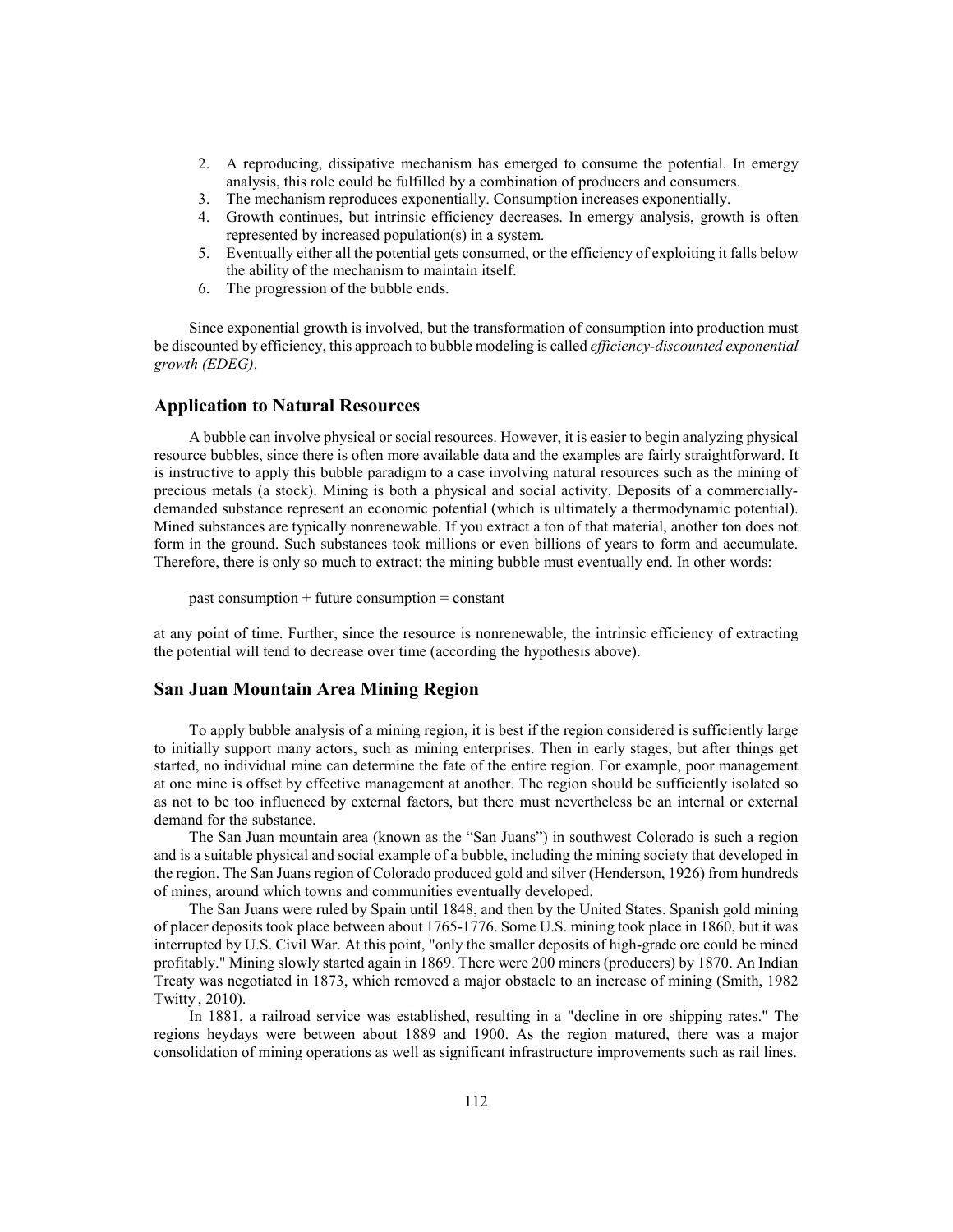

*Figure 1. Colorado San Juans gold production versus model (data: Henderson, 1926).*

By 1889, English investors had come to control the major mines. There were also labor troubles. The 1890 production total for San Juans was \$1,120,000 in gold; \$5,176,000 in silver. The region produced \$4,325,000 in gold and \$5,377,000 in silver in 1899 (Smith, 1982). Note that for mining, production refers to the processed metal rather than mere ore.

By 1900, the region began to take on more of the characteristics of a settled community. By 1909, "the gilt had eroded", dilapidation set in and the population decreased. World War I caused production to greatly fall, due to decreased demand from Europe (consumers), and the region lost workers. Farming became more important to local economy than mining. Silver and gold mining all but ceased by about 1921 (Smith, 2918).

An EDEG model was generated for the San Juans region and compared with actual mining data (Figure 1) (Ciotola, 2016). Exponential growth was initially facilitated by an increase in the quantity of mines, then later by the growing size of mines. Intrinsic efficiency decline in mining tends to comprise decreasing quality ore. For example, the early-mined placer deposits might comprise 100% gold, while late stage ore might comprise less than 1% gold. The model is somewhat higher than the peak, but parameters were adjusted to provide a better fit with the overall data. Deviations shown in the curve occurred due to both random events, social, economic and logistic "turbulence", business cycles and major external events. Transformity is not constant.

#### **Emergence and Progression of a Single Dynasty**

We will now express historical dynasties as emergent dissipative structures and generate power progression models of dynasties from fundamental principles. Here, the term *dynasty* is used broadly to refer to a continuous ruling group. It could be a related family but not necessarily so. In contrast, the term *society* will refer to a large group of related people, typically of a single or similar group of ethnicities, such as the Han people in China or the Frankish people in France. Dynasties exist within a society but can conquer other societies as well. For example, the society of Russian people produced a series of dynasties, and those dynasties sometimes conquered other societies.

#### **Dynasties as emergent dissipative structures**

Both physical and social built-up potential can drive the formation of dynasties. Within the context of a civilization progressing over centuries, it is often possible to degrade built-up potential even more quickly with high-level, governing social structures for a society. Hence, dynasties form to accelerate consumption of such potential. Hypothetically, dynasties should result in more rapid degradation of energy than does a more static society.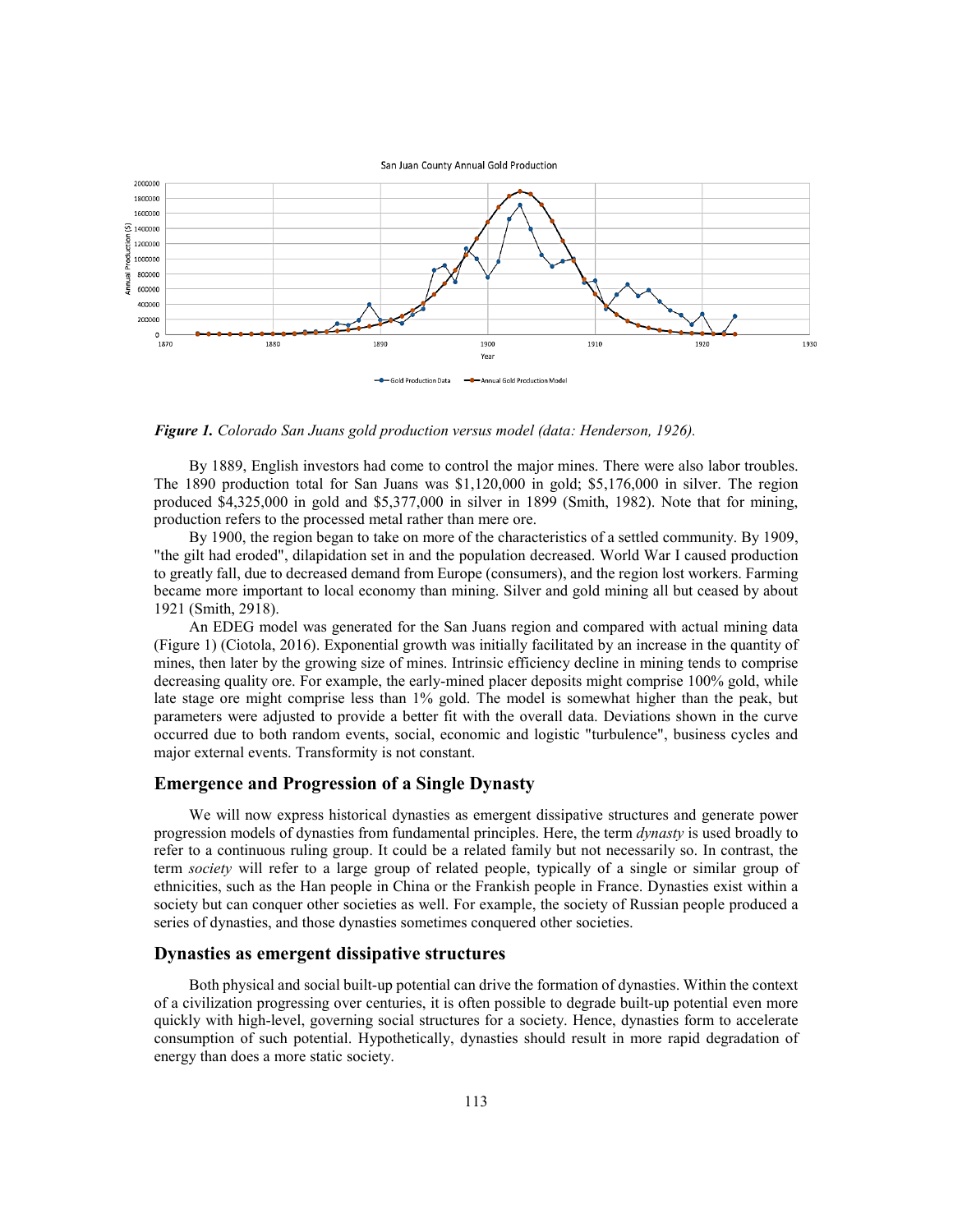Each dynasty has a lifecycle. A dynasty is born, matures, endures awhile, then ends. A new dynasty will not necessarily follow an old one or might not immediately appear. Yet generally, dynasties continue to form, one after another, so long as there exists built-up potential that cannot be more quickly consumed by other means. The dynastic lifecycle can be described as a march towards equilibrium in terms of nonrenewable resources, and towards dynamic equilibrium in terms of on-going flows such as sunlight and rainfall.

We can consider large, independent, robust dynasties to be bubbles. A new dynasty within a society encounters a built-up potential of physical and social resources (e.g. goodwill), albeit of limited magnitude. The society governed by the dynasty fills the role of a collection of heat engines, producing both work and entropy. Prosperity expands exponentially, increasing the consumption of potential exponentially. Eventually, it becomes increasingly difficult for the dynasty to rely upon its store of physical and social resources, decreasing its efficiency. As efficiency decreases, the dynasty will experience social crises and will eventually stop functioning.

#### **Considerations for modeling dynasties**

It is simpler to model a sufficiently large, robust, independent dynasty than one that existed merely at the whim of its neighbors, for there are less significant dependencies, and thus it can be approximated as a substantially isolated system. We will examine Russia's Romanov dynasty as an example. Widely accepted start and end dates are 1613 and 1917 (Mazour and Peoples, 1975). Peter the Great and Catherine the Great were the two important rulers of the Romanov dynasty, and the Russian Empire gained much of its most valuable territory by the end of Catherine's reign in 1796. The Romanov dynasty was big, robust and essentially independent. It fought wars, but generally was not under serious threat of extinction. Even Napoleon could not conquer Russia.

By developing a fundamental approach to modeling the rise and fall of dynasties, it is possible to accept or reject models (within a range of uncertainty) based upon both qualitative historical evidence and quantitative historical data. We shall discuss generating models of the rise and fall of power of dynasties versus time and how a single dynasty can be modeled using the efficiency-discounted exponential growth (EDEG) approach (Ciotola, 2014). Such an EDEG model of a dynasty can be called a power progression (akin but not necessarily identical to an empower progression). The models shown should be considered mere first approximations rather than definitive assertions of fact. They are a beginning point of further explorations.

Historical dynasties are consumers of energy and producers of power, so models in terms of such quantities are inherently fundamental in that they can be derived directly from the laws of physics and expressed in physical quantities. Such models are not theories of everything, but rather describe certain aspects of broad macro-historical phenomena rather than the intricate workings of the interactions of individual people.

The term energy is meant in the physical sense here. There are several possible proxies of the physical energy of a dynasty, such as population governed or grain production. Each of these is translatable into physical units of energy. For example, the quantity of people multiplied by the mean Calorie diet per person will result in units of energy. These figures can be estimated for most dynasties over their lifespans, albeit with differing degrees of uncertainty.

Power is a physical term. It refers to energy expended per unit of time. Yet it also has meaning within social and political contexts, and will be discussed in both senses. Absolute power would generally be presented in physical units of power such as Watts. However, it is possible to express any type of power in terms of proportions, such as the ratio of power at a dynasty's peak to its start date. Such a ratio can apply to physical, political or even military power. Possibly, the EDEG approach can be utilized to model other types of power, such as political power. In fact, the EDEG approach provides a framework to explore the question of how political and physical power are related.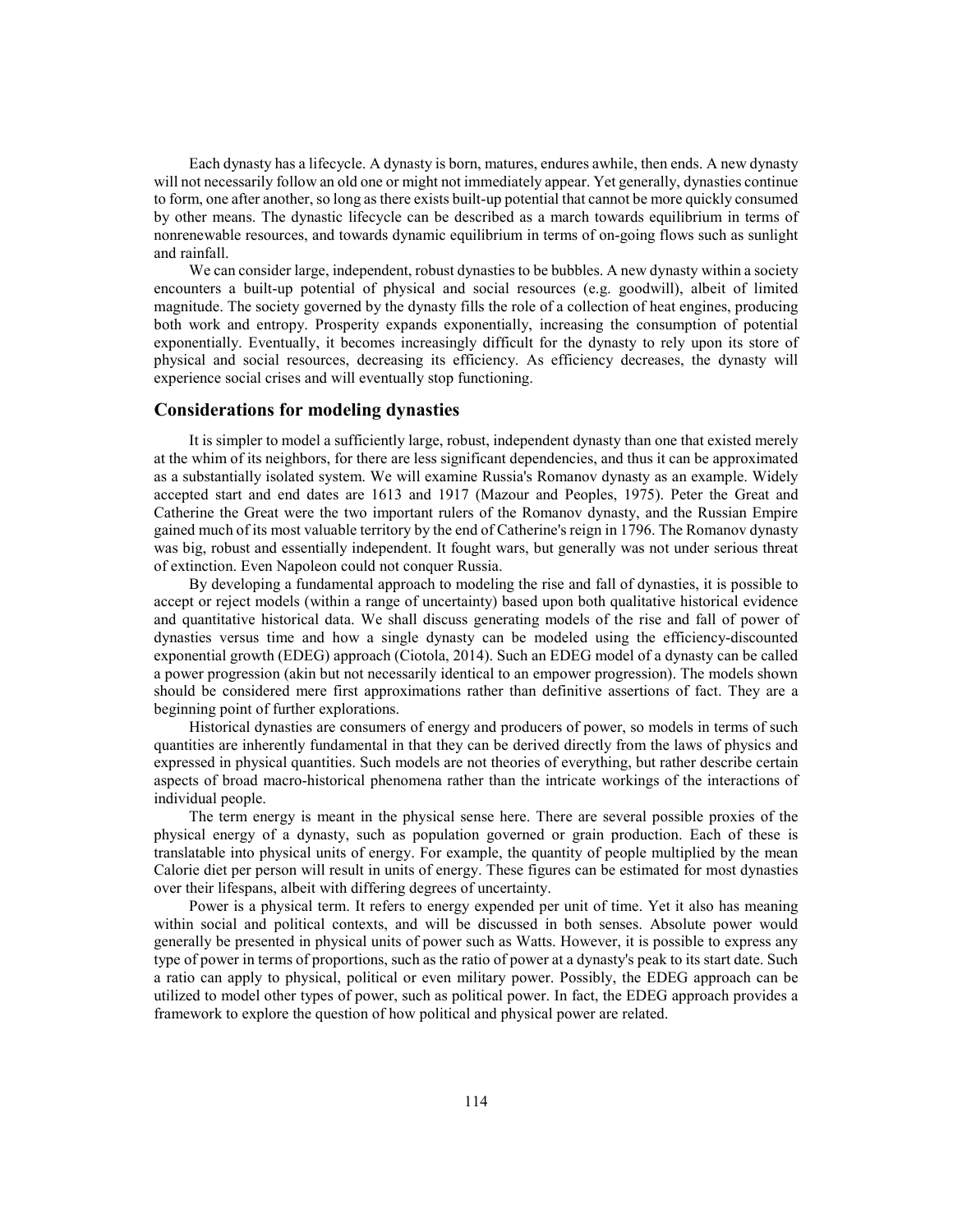### **Exponential growth of dynasties**

A new dynasty will tend to experience exponential growth. A chief characteristic of exponential growth is that growth feeds even more growth, resulting in an increasing rate of growth. Increases in population and power can become explosive. Nevertheless, the growth rate in early stages tends to be relatively flat, while the growth rate later tends to be relatively steep. The transition between "flat" and "steep" can be surprisingly sudden and disruptive (Meadows et al., 1972).

It will be assumed that dynasties will strive to grow exponentially. (This is a rebuttable presumption). If so, this certainly explains the rise of a dynasty. Sources of growth can include increased agricultural productivity, geographic expansion, and trade expansion.

The Romanov dynasty is shown with various growth rate models (Figure 2). The plot shapes appear similar, except that a greater rate produces a "sharper" corner. Also, notice the range of power values: a greater growth rate produces a disproportionately greater power value at later points of time. The growth rate function can be constrained by the data and an understanding of the growth mechanisms involved.

### **Limiting factors and decreasing efficiency**

Another source of limiting factors is the increasing cost-per-unit (likely in terms of both money and emergy) to extract nonrenewable resources such as minerals. Societies attempt to use large-scale social and technical structures to shore up efficiency (e.g. San Juans mining case study), but these structures create additional challenges. Malthus (Heilbroner, 1980) pointed out limiting factors in the growth of agricultural production.

A dynasty will typically consume both conserved *and* renewable resources. Yet it is the consumption of one or more critical nonrenewable resources that determines the growth and decline characteristics of the regime. (Whereas the availability of renewable resources considered in emergy analysis may determine key characteristics of a society.) Production in a dynasty is ultimately dependent upon nonrenewable physical and social resources (otherwise dynasties would not typically end). Dynasties inevitably do end, which is typically preceded by a decline in power.

As the dynasty progresses, nonrenewable resources will be consumed, and efficiency will decrease. There will still be production until the end, but there will be a lower return on investment, so to speak. Physical causes of decay can include overuse of agricultural land leading to nutrient depletion, the buildup of toxins in the environment, and the depletion of old growth forests. Social causes can include running low on social goodwill, the increased dependency on expensive, monopolistic centralized institutions and structures, and the resulting decreased accountability of aristocratic "deadwood". All such may have nonrenewable aspects.

The key impact of limiting factors, whether insufficient positive resources or excessive negative resources, is a decrease in the efficiency of whatever is acting as "heat engines" to do work. There are two types of decay, linear and exponential. Examples are compared (Figure 3). Note that efficiency here is shown as a proportion (multiply by 100 to get a percentage).

A linear approach is simpler to set up. Importantly, it also provides some reflection of overall efficiencies achieved through centralization and economies of scale as the dynasty progresses. Centralization can produce economies of scale that can boost net efficiency, but when a centralized system eventually goes bad, it can go bad fast! Failed central institutions can bring a dynasty crashing down quickly. This is an example of an irreversible process.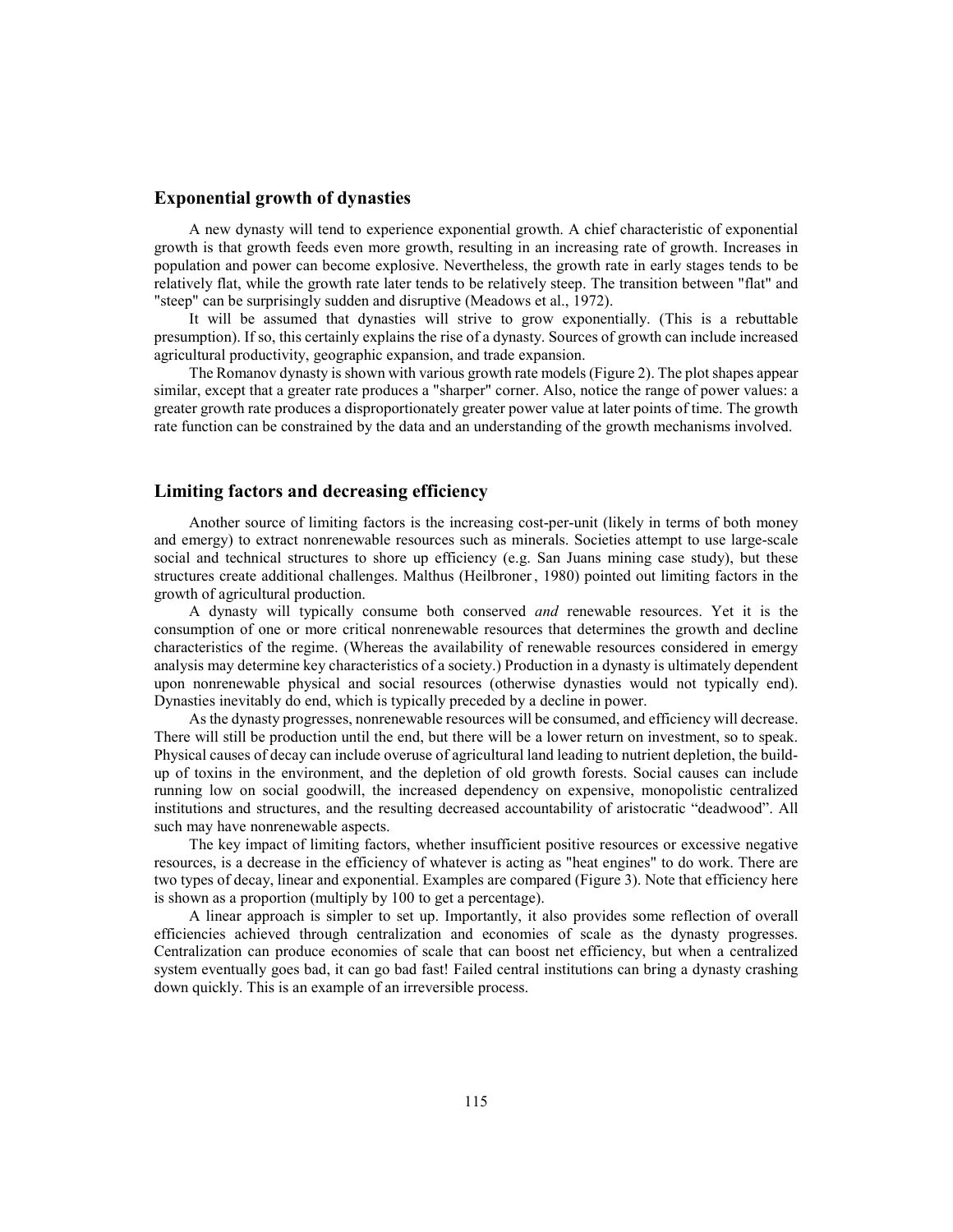

*Figure 2. Exponential growth for various growth rates.*



*Figure 3. Linear vs decay efficiency.*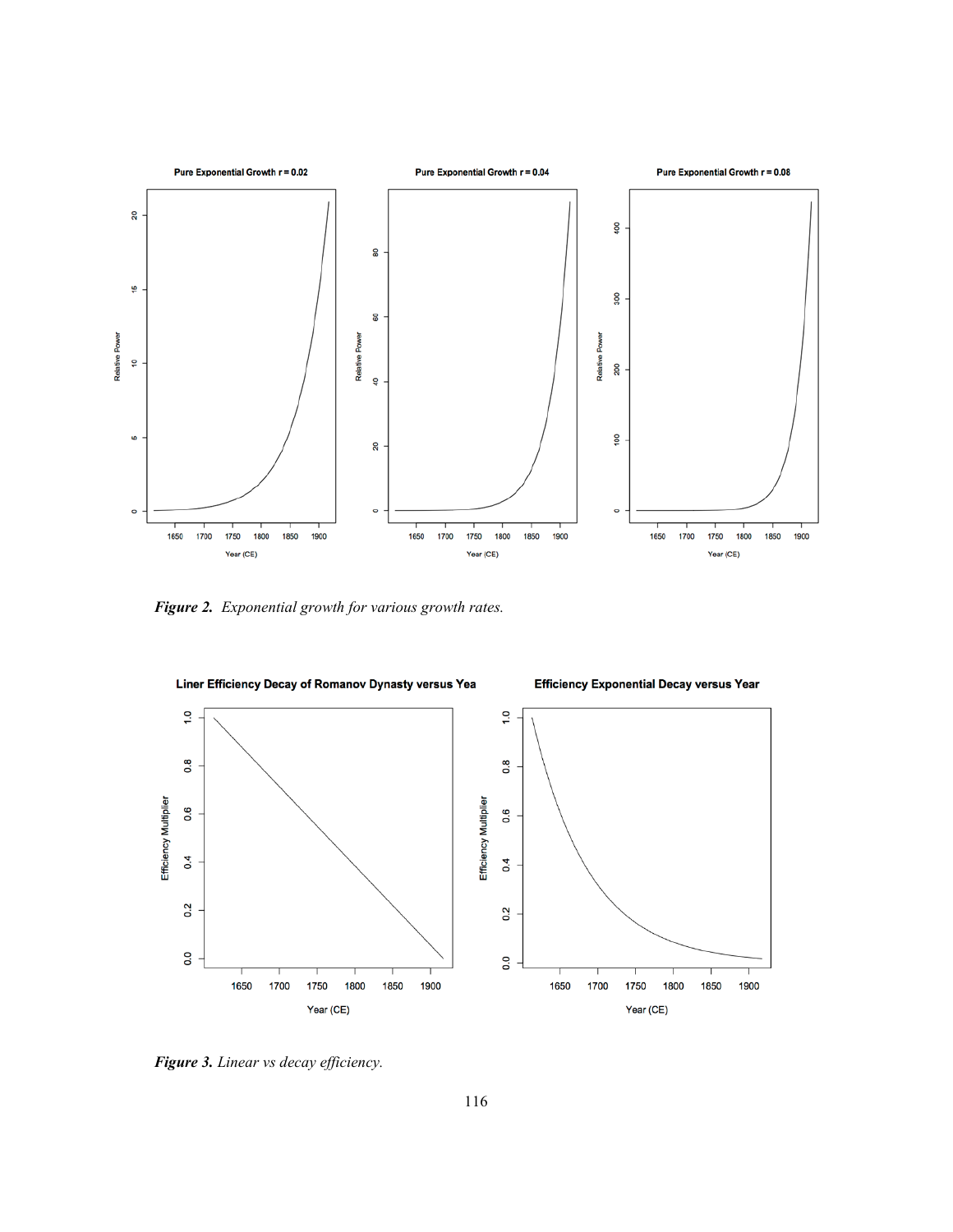A linear approach has unambiguous beginning and end points. Efficiency cannot be greater than 100% and is typically not lower than zero. Therefore, as a first approximation, one can set the overall efficiency to 100% at the start date of the dynasty and 0% at the end year (except that the math is simpler if the value 1 is used for 100%). Using a value of 0 for ending efficiency ensures that the dynasty ends by its historical end date. It is possible to use a value other than zero for the ending efficiency, but then some other factor must be used to end the dynasty. The following is an example of linear decay function:

efficiency =  $1 - ($  (year - start year) / (end year - start year) ).

As the year increases, efficiency will decrease. Using a lower initial efficiency reduces the magnitude of production increase for the dynasty compared to its initial production. It also flattens out the curve.

# **Generating a dynastic power progression**

We now bring exponential growth and declining efficiency together (Figure 4). Growth will not only slow but often will start to reverse. Such growth and decline can be represented by an EDEG function, where the area under the curve represents either the total production or consumption of a conserved resource over time. The critical resource becomes more expensive as each successive unit of it is utilized. For example, decreasing soil nutrients and increased social overhead may result in less grain produced per hectare, which would correspond with both decreasing efficiency and increasing transformity). The following is an example of an EDEG equation:



 $y =$  efficiency function  $*$  exponential growth function.

*Figure 4. Exponential growth and linear decay.*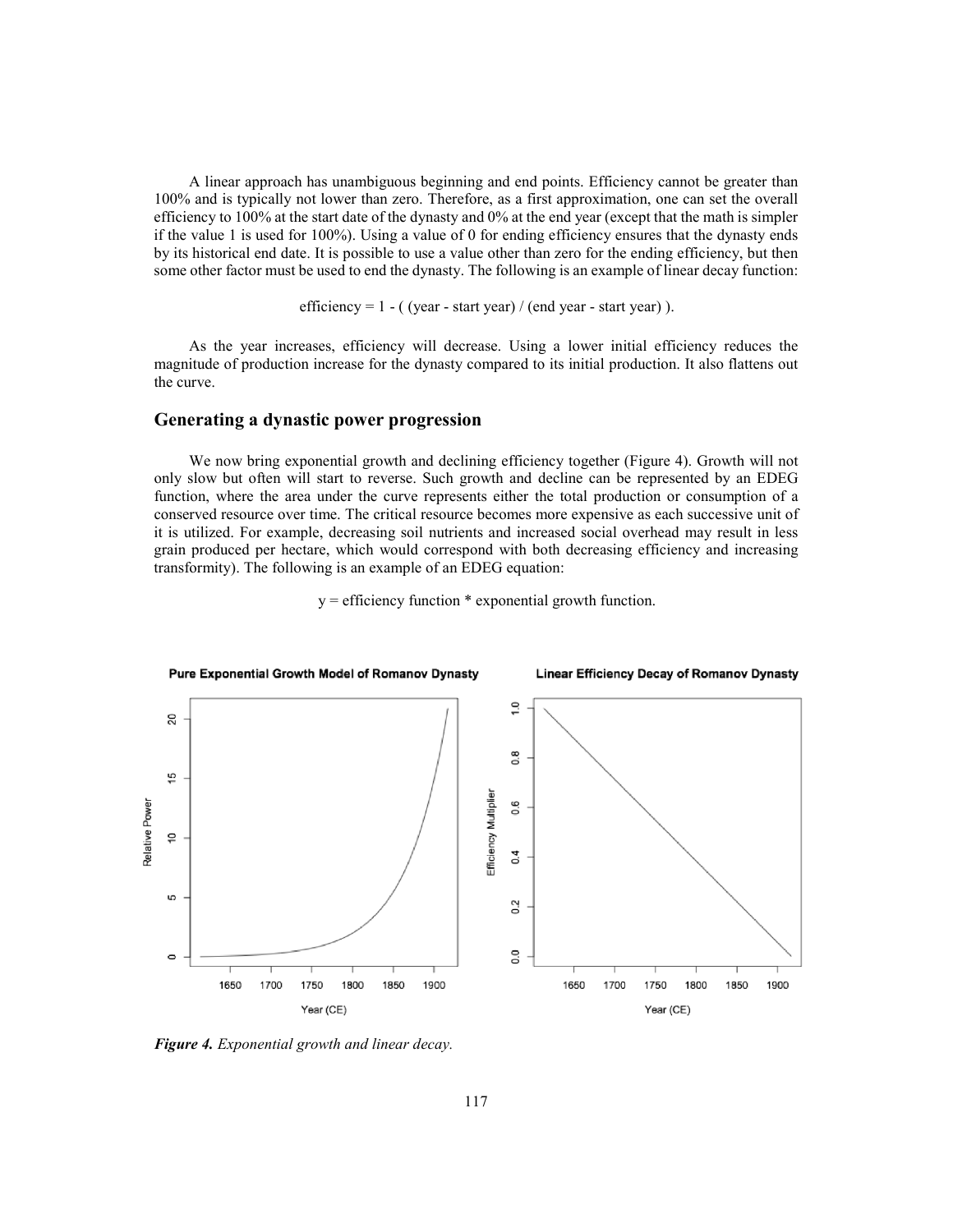Here is a simple way to generate a quantitative model for a dynasty. It is simplistic, but it generally produces qualitatively correct results. Assume exponential growth:

$$
P_t = P_0 e^{kt},
$$

Where *P* is power,  $P_0$  is initial power, *t* is time and *k* is a growth factor. Assume that a nonrenewable resource is being consumed that cannot be replaced within the lifetime of the dynasty. Then assume the efficiency of each subsequent unit of resource consumed produces power as a decreasing efficiency. Using the simple linear efficiency decay function from above:

 $\varepsilon = 1 - (year - start year of dynasty) / (end year of dynasty - start year of dynasty),$ 

where  $\varepsilon$  is efficiency. Then the efficiency-discounted power is:

$$
P = \varepsilon * P_0 e^{kt}.
$$

Substituting in our functions (utilizing linear decay):

 $Y = (1 - ($  (year - start year) / (end year - start year))  $) * P_0 * e^{k(year - start year)}$ .

This produces a steady rise, a level period and a slightly faster decay. By discounting exponential growth by decreasing efficiency, we then have a rise and fall pattern that is consistent with the rise and fall of a dynasty.

Let us assume a conservative 1% growth rate for the Romanov dynasty. Let us further assume linear decay from 100% to 0% efficiency. A simulation has been written in the Ruby programming language. This language is mathematically robust, yet it involves code that is relatively easy to read and understand. The dynasty is run through the Ruby simulator, using the above parameters. The R language was utilized to generate a plot of the results (Figure 5).

Here the peak is close to 1820. Napoleon had been conquered, and the dynasty had achieved much of its geographic expansion by then. Yet by this time, social unrest began to shake the Romanov dynasty. Also, note how the dynasty power begins at a level of 1 and ends at a level of 0. This is conceptually appropriate, since the dynasty had to begin from something, but typically ends in nothing. (Actual power quantities can be used, but their explanation is beyond the scope of this paper). For example, the ancestors of the Romanovs existed before 1613, but the entire immediate family was killed during the Russian revolution. The peak occurs at a relative power value of height of 2.6, which indicates that the dynasty was over twice as powerful at its peak as it its beginning. Remember, this model is merely a hypothesis that is either valid or not for a particular level of uncertainty.

It may be of further interest to tie the rise and fall to patterns concerning the production and consumption of physical resources, to determine what correspondence, if any, there is between physical and political power. This can be explored by utilizing actual physical energy data (and emergy and transformity calculations) to produce a model of physical power and empower, and then compare such with evidence of political power over time.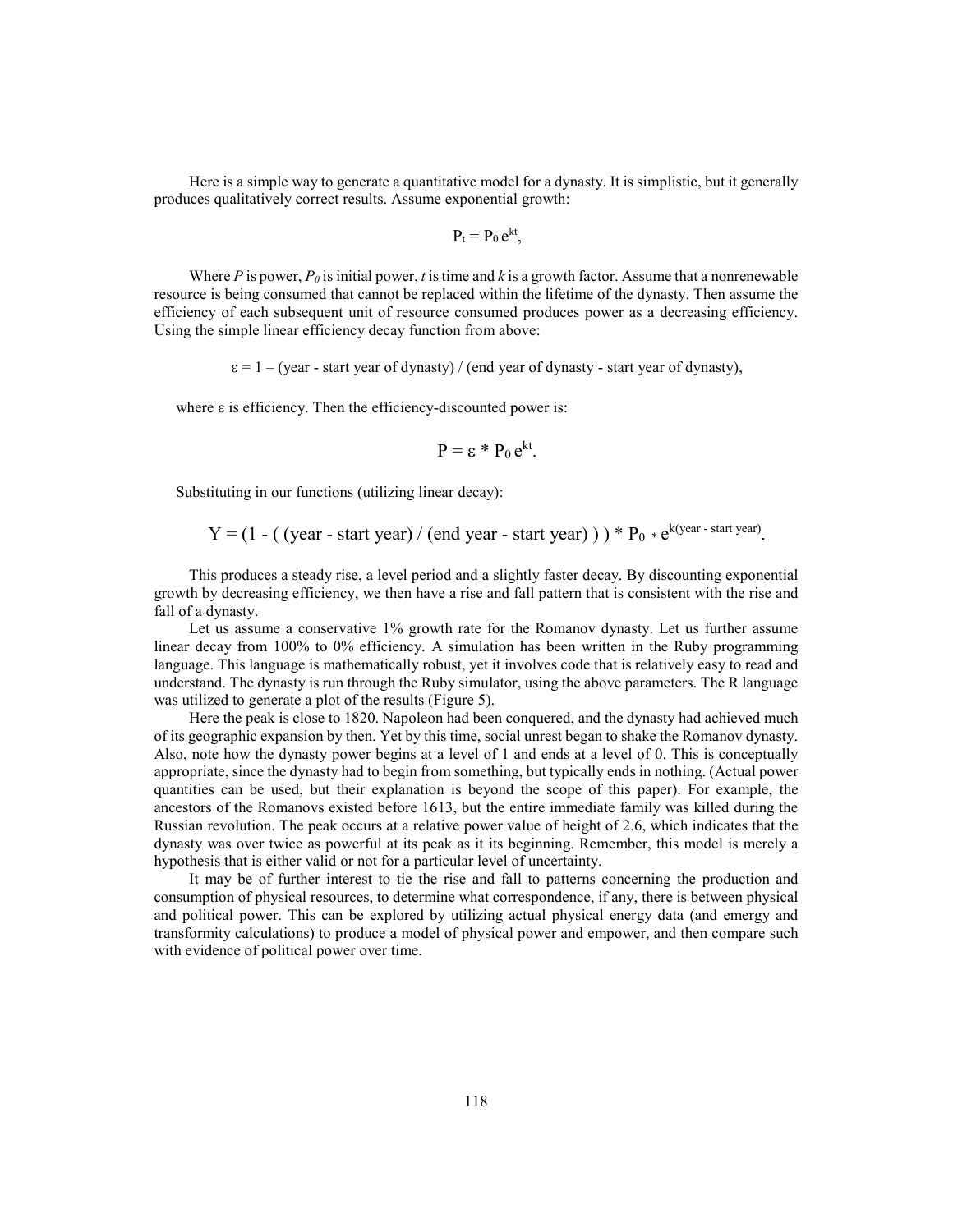

Romanov Dynasty: EDEG Power Profile, Growth Rate = 1%

*Figure 5. Efficiency-discounted exponential growth (EDEG).*

| <b>Entropy Approach</b>    | <b>Emergy Approach</b>   | <b>Comments</b>               |
|----------------------------|--------------------------|-------------------------------|
| Nonrenewable Resource      | Stock                    | May be semi-renewable         |
| Potential                  | $Stock + Consumer(s)$    | Not all stocks $=$ potentials |
| Gibbs Free Energy          | Emergy                   | Not identical                 |
| <b>Exponential Growth</b>  | Growth in emergy         | Not identical                 |
| Efficiency                 | Transformity             | Not identical                 |
| Heat Engine                | Producer                 |                               |
| Reproducing Heat Engine    | $Product(s)+Consumer(s)$ |                               |
| Maximum entropy production | Maximum empower          | <b>Implications TBD</b>       |

**Table 1.** Summary of Analogous Concepts.

# **DISCUSSION AND FUTURE DIRECTIONS**

The emergy approach holds the promise to expand the physical, entropic approach beyond the confines of closed systems. It also makes available a wealth of data. Similarities and differences between power and empower progressions need to be further explored. Table 1 offers an initial attempt to suggest analogues, but several are only loosely correlated.

The relation between efficiency, transformity, and quality of life should be further explored. Transformity per capita may differ from total dynastic transformity. A future goal would be to determine a transformity for natural resource cases such as the San Juans case where process types are welldocumented. A valuable insight gained by an emergy perspective is that the availability of renewable